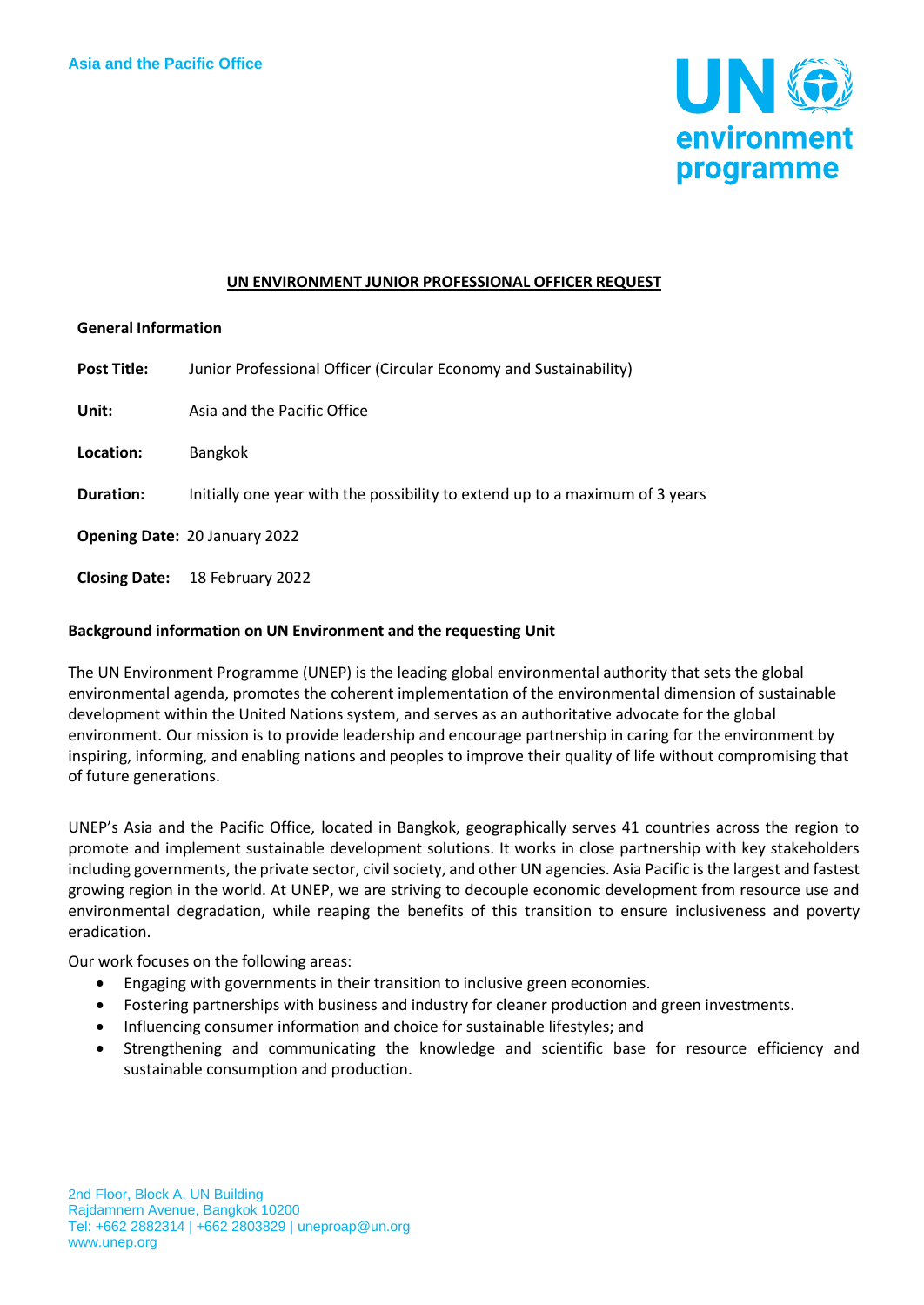

UNEP is leading on SDG 12 (responsible consumption and production) which provides the perfect mixture of downstream and upstream indicators for circular economy to close the loop as local as possible in the most environmentally and economically efficient manner with social benefits. As SDG 12 supports all the other SDGs, circular economy is one of the key tools to support the implementation of most of the SDGs and the 2030 Agenda. UNEP is providing technical support to the member states and stakeholders on Circular Economy for Resource Efficient, Pollution Free and Carbon Neutral Asia and the Pacific and a major project is being developed encompassing current work and future areas of work with a title, "Circular Economy for Asia and the Pacific (CEAP)".

#### **Why is the Junior Professional Officer requested/needed?**

The Asia and the Pacific region is rapidly moving towards resource efficiency and carbon neutrality due to various emerging scenarios such as multilateral agreements including SDGs, the Paris Agreement and so on; due to the national policies including plans to go carbon neutral by 2050 and 2060; and also to create resilience in the wake of disasters and pandemics.

To accelerate the pace, many countries in Asia and the Pacific region have started focusing on circular economy in line with SDG 12 and Paris Agreement. However, the term "Circular Economy" still means differently to different countries and stakeholders due to its initial major focus on end of pipe solutions for recovery and recycling of materials and energy. Thus, capacity building and knowledge sharing are required for a uniform understanding across the region on "Circular Economy" for whole value chain to create "cradle to cradle" economies.

UNEP has been supporting member states and stakeholders on raising the awareness, capacity and knowledge on "Circular Economy." Now, for the furthering of its support at national, sub-reginal and regional level through the governments, UN Country Teams, sub-regional and regional fora, UNEP is building its in-house capacity.

To support UNEP's focus on "Circular Economy'" a JPO will strengthen UNEP's outreach to member states, private sector and other partners to advance the best practices in areas of policy analysis, circularity in value chains and environment sustainability and leverage partnerships.

Over two years initially, the JPO will:

- Support national, sub-regional and regional work initiatives by UNEP to advance the Circular Economy approach in the Asia Pacific Region including awareness-raising, policy analysis and outreach, partnership establishments and stakeholder engagements
- Facilitate joint partnership initiatives development and innovative financing to support member states, involving governments, private sector and other relevant stakeholder
- Facilitate platforms for dialogue, knowledge sharing and technical experts

#### **Content and methodology of the supervision**

The receiving office and supervisor will aim to provide a high quality of supervision and mentoring to the JPO including the following elements:

• The supervisor will brief the JPO on arrival, as well as carry out introductions to colleagues in the office. Relevant internal orientation documents will be provided to enable the JPO to explore elements of interest in more detail independently.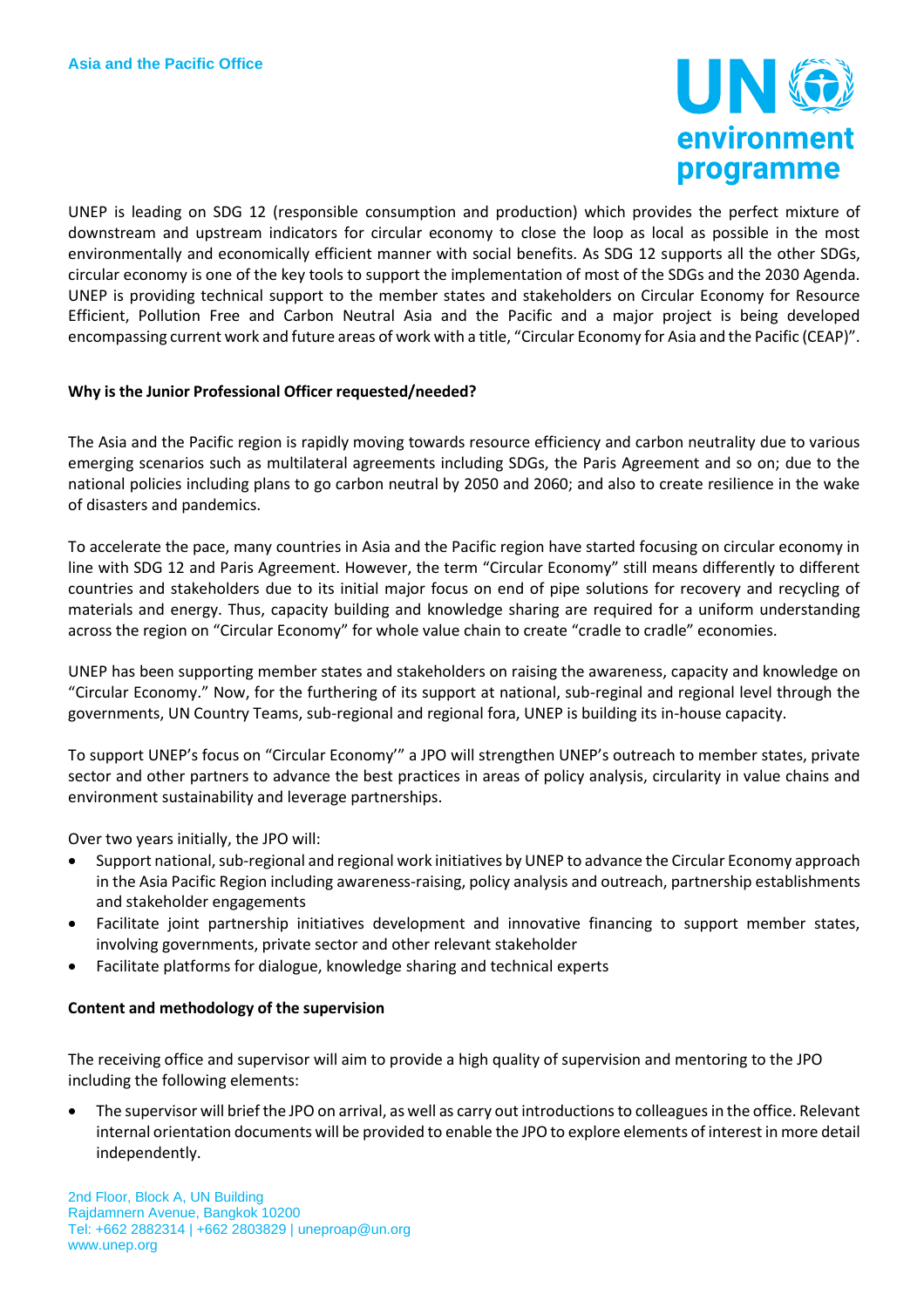- Expectations and activities/outputs will be discussed clearly in advance of assignments. The style of supervision will involve regular consultations and feedback on the attainment of objectives and quality of work will be given on delivery of agreed outputs. The supervision will include work programme discussion and evaluation in light of the performance appraisal, discussion of development plan and learning review of problems, discussions on job-satisfaction. The JPO and the supervisor will use Inspira, the UN Secretariat platform for online performance appraisal, to structure the timing and methodology of feedback and tracking of performance.
- The JPO is expected to carry out the duties under general supervision and to consult with the supervisor on issues of policy or other sensitive matters.
- The Asia and Pacific Office will identify a Buddy and Mentor for the JPO

# **Duties, responsibilities and output expectations**

# **Terms of reference**

The JPO under the supervision of the Regional Coordinator for Resource Efficiency subprogramme will provide policy analysis and outreach, technical support and facilitate knowledge sharing to UNEP, member states and stakeholders:

- 1. Enhance Member States and other actors' engagement on development and implementation of "Circular Economy" in line with the SDG 12, Paris Agreement and other regional and national agenda on sustainable development:
	- Participates in the development, implementation and evaluation of the regional activities and implementation of circular economy; monitors and analyses project implementation of various activities and develops comprehensive review of the region on the circular economy pathways
	- Reviews relevant documents and reports; identifies problems and issues to be addressed and proposes corrective actions; liaises with relevant parties; identifies and tracks follow-up actions.
	- Works with UN Country Teams, Regional and Sub-regional bodies including Association of Southeast Asian Nations (ASEAN) and South Asia Co-operative Environment Programme (SACEP) to develop and implement the activities on circular economy.
- 2. Enhance the knowledge on circular economy in the region
	- Organizes, in collaboration with internal and external partners, by planning facilitating workshops, through other interactive sessions and assisting in developing action plans that Governments, private sector and youth and universities networks will use to manage the knowledge transfer.
	- Researches, analyzes and presents information gathered from diverse sources.
	- Assists in policy development, including the review and analysis of issues and trends, preparation of evaluations or other research activities and studies related to sustainable consumption and production, circularity and inclusive green economy.
	- Undertakes survey initiatives; designs data collection tools; reviews, analyses and interprets responses, identifies problems/issues and prepares conclusions.
	- Prepares various written outputs, draft background papers, analysis, sections of reports and studies, and inputs to publications.
- 3. Supports the development of a comprehensive portfolio on circular economy initiatives for Asia and the Pacific region for partnerships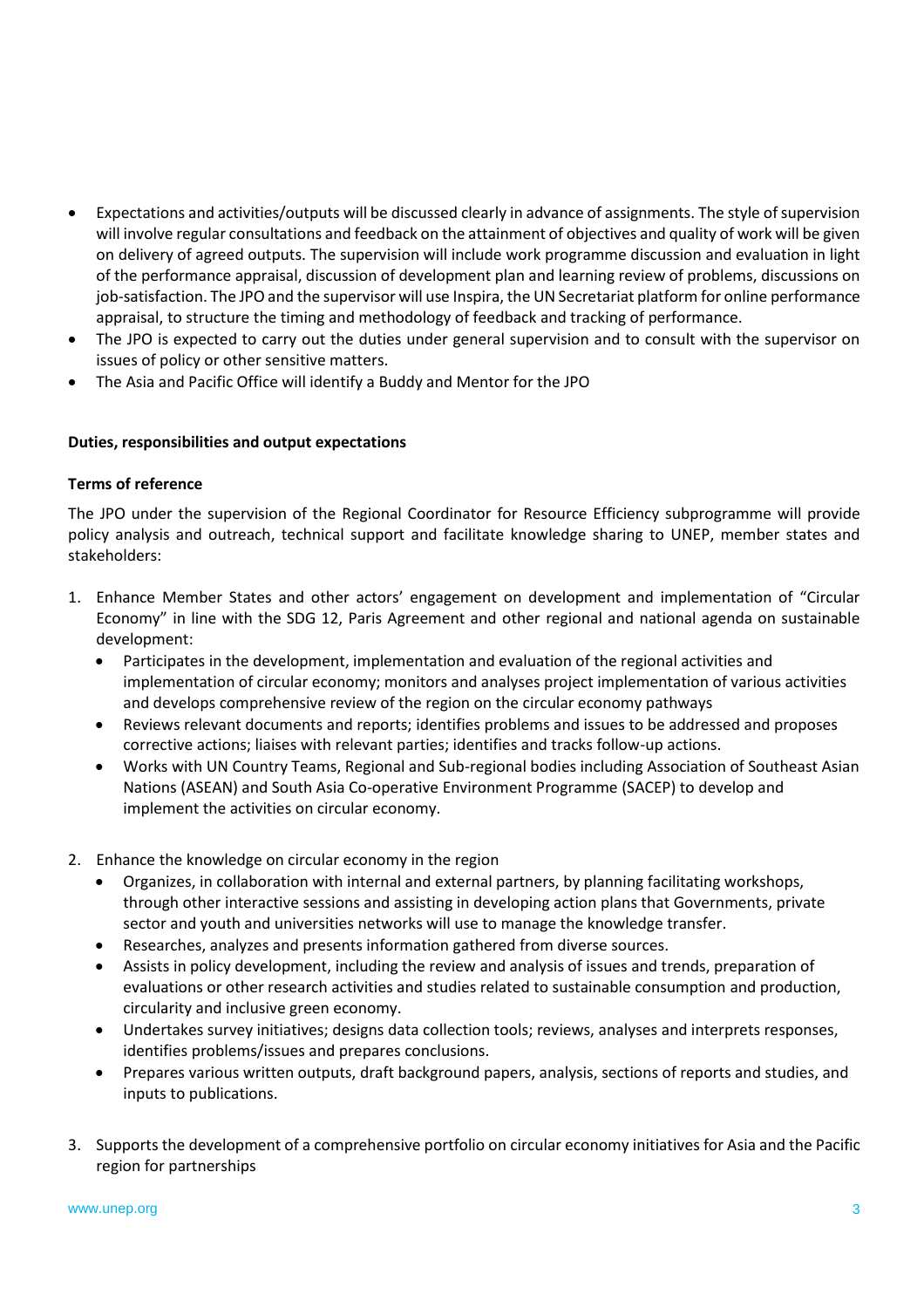- Provides substantive support to consultative and other meetings and conferences to include proposing agenda topics, identifying participants, preparation of documents and presentations.
- Undertakes outreach activities; conducts training workshops, seminars, makes presentations
- on assigned topics/activities.
- Participates in or leads field missions, including provision of guidance to external consultants, government officials and other parties and drafting mission summaries.
- Coordinates activities related to budget and funding and prepares related documents/reports.
- Performs other duties as required, related to the resource efficiency portfolio in the region

## **Output expectations**

- 1. Member States and other stakeholders are well aware and well knowledgeable on the circular economy as a mechanism to achieve the SDGs, especially SDG 12, Paris Agreement and other relevant commitments on sustainable development and green economy.
- 2. Greater awareness among UNEP, UN Country Teams and its partners on circular economy frameworks, policies, technologies, business models and stakeholder engagement for socioeconomic and environment nexus across Asia Pacific.
- 3. Successful partnerships to advance Circular Economy initiatives and mobilizing their implementation and monitoring in Asia and the Pacific region.

## **Travel**

As required by the Regional Office, the JPO will undertake missions and/or conduct (in collaboration with the Ecosystem Management team) workshops/events in the region. Many of activities will also be held online due to impact of COVID pandemic. The costs will be covered by UNEP.

## **Training and Learning Elements**

## **Training**

The JPO will be offered the opportunity to undertake at least one of the following training courses:

- External courses such as PRINCE 2 (Projects in Controlled Environment), organizational management consulting, and project design and management as these would greatly facilitate performing his/her duties.
- Other project management training and career development: The JPO will be offered to undertake relevant training programmes organized by the learning center of the UN in Bangkok and by UN Office in Nairobi.
- Technical training in the field of circular economy focusing on sustainable consumption and production and sustainable lifestyles also including green public procurement and life cycle assessment.
- Policy writing and communications outreach using digital technology

## **Learning elements:**

After one year, the JPO is expected to be able to: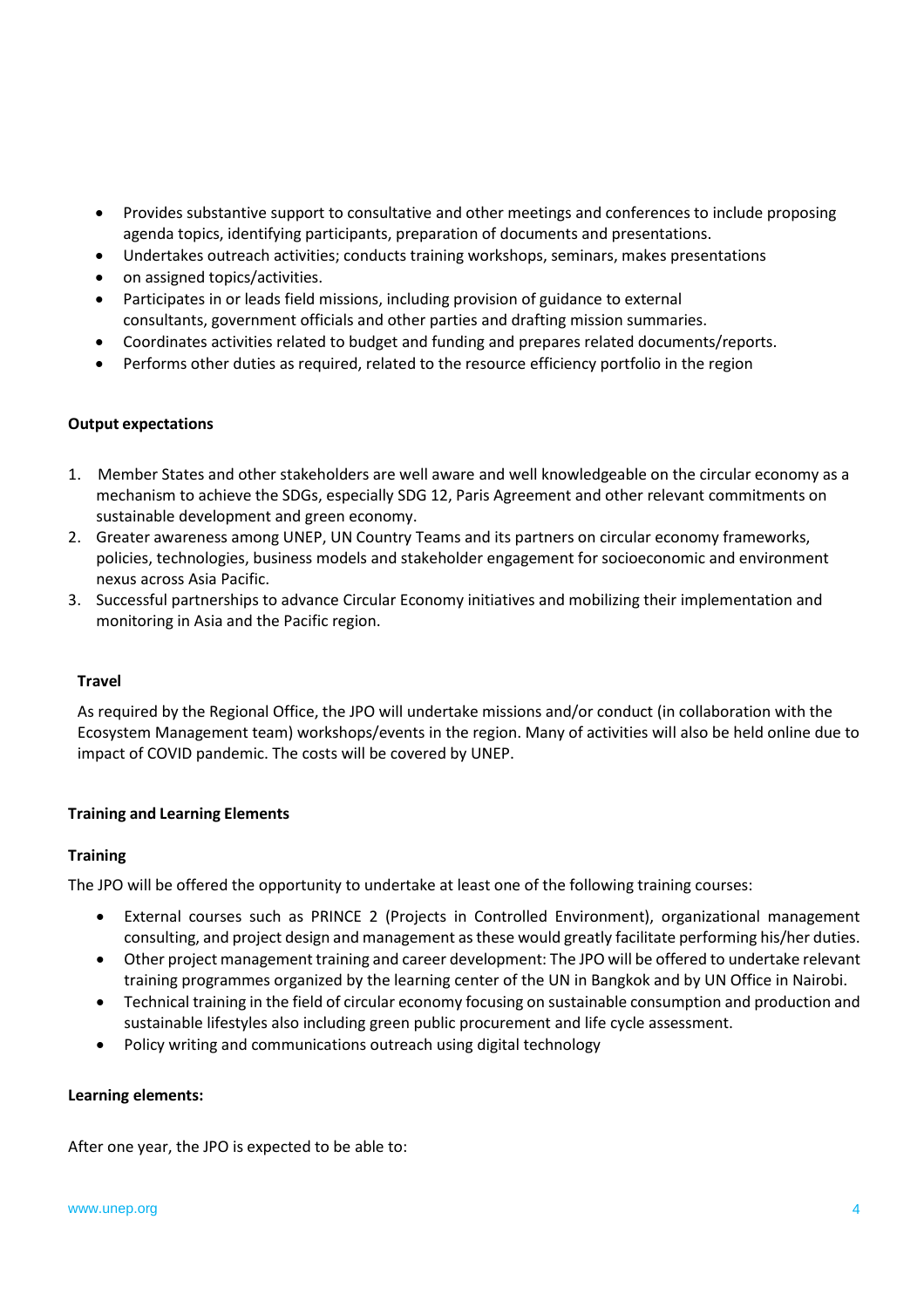- Have full knowledge of the UN system and the role of UNEP within the UN system. Understand UNEP's programmatic and operational structures and related rules and regulations, which can be extended to other UN organizations as the UN moves toward One-UN programming.
- Develop policy papers to brief various audiences
- Promote information and knowledge management on digital platforms
- Familiarize with the UN Reform and engagement with other UN Agencies in UN Country Teams systems and processes
- Draft technical reports and assessment reports.
- Draft UNEP "project implementation documents" such as "Small Scale Funding Agreements" and "Memorandums of Understanding" with external project partners.

After two years, the JPO is expected to be able to:

- Strengthen expertise and skills acquired in Year One
- Assess project proposals and formulate remedial action proposals
- Apply skills gained within government agencies, non-governmental organizations, research institutes, and the private sector and UN Systems including UN Country Teams

After three years (if applicable), the JPO able to lead independently various activities on the development and implementation of circular economy processes in the region.

# **Technical learning elements:**

- Strengthen expertise and skills acquired in Year One and lead on many areas especially in-depth understanding of the policies, institutions, technology, financing, business models and stakeholder engagement with behavior change for deployment of circular economy at regional, sub-regional, national and sub-national level
- Be a resource expert in UNEP providing valuable and practical experience in sustainable consumption and production, resource efficiency for mainstreaming circular economy
- Ability to actively engaged by UNEP staff for lesson learning and better applications programmes and provide technical support to UNEP staff.
- Develop and lead dialogue with UNEP teams for member states and UNEP partners raising the awareness on circular economy.
- Design and present ideas for key activities to support the work programme

## **Qualifications and experience**

## **Qualifications**

Advanced university degree (Master's degree or equivalent) in any of the relevant fields having any of the aspects of the Environment (engineering, economics, management, etc.)

## **Skills**

Capable of using Microsoft Office (word, excel, powerpoint) efficiently and have good negotiation skills with policymakers and stakeholders. Analytical skills for data analysis are also required.